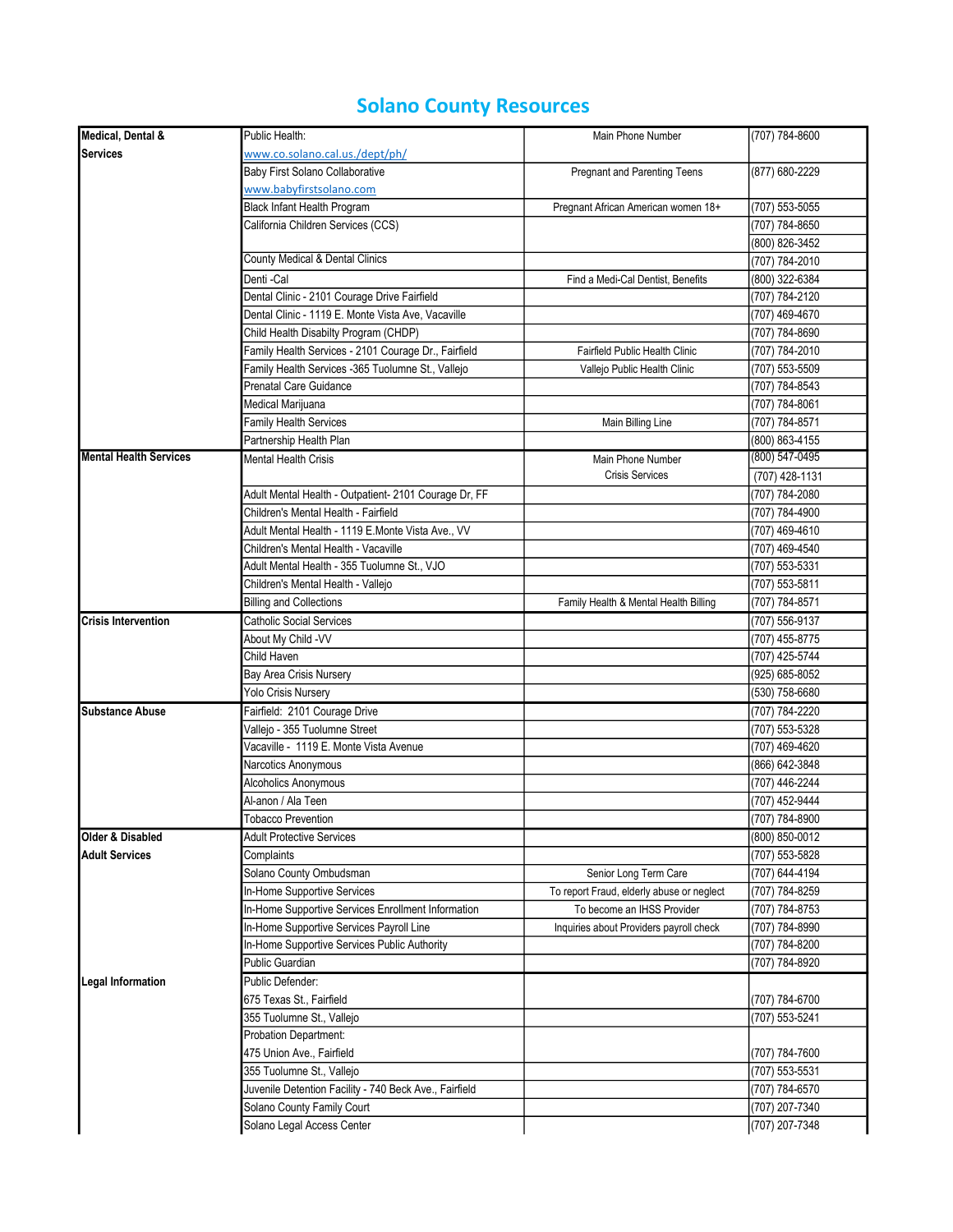|                             | Filing / Forms Info                                    | www.icandocs.org                                       |                                         |
|-----------------------------|--------------------------------------------------------|--------------------------------------------------------|-----------------------------------------|
|                             | Self Help Legal Info                                   | www.courts.ca.gov                                      |                                         |
|                             | egal Services of California                            |                                                        | (707) 643-0054                          |
|                             | Step by Step Instructions for Expunging Criminal Recs. | www.solanocounty.com/depts/pubdefender/expunements.asp |                                         |
|                             | <b>Other County Resources</b>                          |                                                        |                                         |
| Assessor-Recorder's Office  | <b>Assessor Division</b>                               | Propery Value Assessment                               | (707) 784-6210                          |
|                             | Recorder Division                                      | Recording Official Documents/Requesting Copies         | (707) 784-6290                          |
|                             | Vital Records                                          | Birth, Death, & Marriage Certificates                  | (707) 784-6294                          |
| <b>District Attorney</b>    | DA's Office                                            | 675 Texas St., Fairfield                               | (707) 784-6800                          |
|                             | DA's Office                                            | 355 Tuolumne St., Vallejo                              | (707) 553-5321                          |
|                             | Crime Victime Assistance Program                       | Fairfield                                              | (707) 784-6844                          |
|                             | Crime Victim Assistance Program                        | Valleio                                                | (707) 553-5052                          |
| First 5 Solano Children and | 601 Texas St., Suite 210, Fairfield                    | cfcsolano@solanocounty.com                             | (707) 784-1332                          |
| <b>Families Commission</b>  |                                                        |                                                        |                                         |
| Sheriff / Coroner's Office  | Main Phone Number                                      |                                                        | (707) 784-7000                          |
|                             | Animal Care                                            |                                                        | (707) 784+1359                          |
|                             | Coroner's Office                                       |                                                        | (707) 784-7500                          |
| Program (SKIP)              |                                                        | www.solanocoalition.org                                | (800) 978-7547                          |
| Treasurer / Tax Collector   | Treasurer                                              | <b>Probate Escheatment</b>                             | (707) 784-6295                          |
|                             | <b>Tax Collector</b>                                   | Secured & Non-Secured Property Taxes                   | (707) 784-7485                          |
|                             | <b>County Clerk</b>                                    | Ficticious Business, Notary Public Oaths               | (70) 784-7510                           |
| Veteran's Services          | 675 Texas St., Fairfield                               | Svces for those who served in Armed Forces             | (707) 784-6590                          |
| <b>E&amp;E Division</b>     | Benefits Action Center (BAC)                           | Medi-Cal & CalFresh                                    | (707) 784-3900                          |
|                             |                                                        |                                                        | (800) 400-6001                          |
|                             | BCW                                                    | To apply for CW, CalFresh, Medi-Cal                    | mybenefitscalwin.org                    |
|                             | <b>EBT Card Help</b>                                   |                                                        | (877) 328-9677                          |
|                             | Fairfield Main Line                                    | Intake, CW Continuing, WTW                             | (707) 784-8050                          |
|                             | Vacaville Main Line                                    | Intake, CW Continuing, WTW                             | (707) 469-4500                          |
|                             | Vallejo Main Line                                      | Intake, CW Continuing, WTW                             | (707) 553-5000                          |
| <b>Other Resources</b>      | Library Resource                                       |                                                        | (866) 57-ASKUS                          |
|                             | EBT Customer Service Help Line                         |                                                        | (877) 328-9677                          |
|                             | PG&E Care Program                                      | <b>Utility Discount</b>                                | (866) 743-2273                          |
|                             | Salvation Army                                         | Help with PG&E Bills                                   | (707) 426-6244 - FF                     |
|                             |                                                        |                                                        | (707) 643-8624 - VJO                    |
|                             | St. Vincent De Paul Society                            | Help paying utility bills, rent, emergency lodging     | (707) 422-5209 - FF                     |
|                             |                                                        |                                                        | (707) 553-9469 - VJO                    |
|                             | Social Security Administration                         | Social Security Card, SSI/Disability, Medicare         | (800) 772-1213                          |
|                             |                                                        |                                                        | www.ssa.gov                             |
|                             | Unemployment Office:                                   |                                                        |                                         |
|                             | Solano Employment Connection - 320 Campus Ln. FF       |                                                        | (707) 863-3500                          |
| Victims of Abuse Hotlines   | National Domestic Violence                             |                                                        | (800) 799-7233                          |
|                             | SafeQuest Solano                                       |                                                        | (866) 487-7233                          |
|                             | Office of Family Violence Prevention                   |                                                        | (707) 784-7635                          |
|                             | National Sexual Assault Holtline                       |                                                        | (800) 656-4673                          |
|                             | Solano Advocates for Victims of Violence (SAVV)        |                                                        | (707) 820-7288                          |
|                             |                                                        |                                                        | (800) 843-5200                          |
|                             | Youth Crisis Line                                      |                                                        |                                         |
|                             | Victims of Crimes Resource Center                      |                                                        | (800) 842-8467                          |
|                             | Victims Notification (Vine)                            | www.VINELink.com                                       | (877) 331-8463                          |
| Homeless Shelters,          | Solano Dream Center Nomadic Shelter                    |                                                        | $(707)$ 435-3995                        |
| <b>Services</b>             | Heather House - FF                                     |                                                        | (707) 427-8566                          |
|                             | Opportunity House - VV                                 | www.opportunityhouse.us                                | (707) 447-1988                          |
|                             | Christian Help Center - VJO                            | www.christianhelpcenter.org                            | (707) 553-8192                          |
|                             | Mission Solano                                         |                                                        | (707) 422-3663                          |
|                             | Affordable Housing list by City/County                 | www.affordablehousingportal.org                        |                                         |
|                             | Fair Housing Advocates of Northern California          | www.fairhousingnorcal.org                              | (415) 457-5025                          |
|                             | 1314 Lincoln Ave., San Rafael, CA 94901                | TDD: (800)735-2922                                     | (877) 285-2935                          |
|                             | A Place 2 Live<br><b>Benicia Housing Authority</b>     |                                                        | (707) 553-Rent (7368)<br>(707) 745-2071 |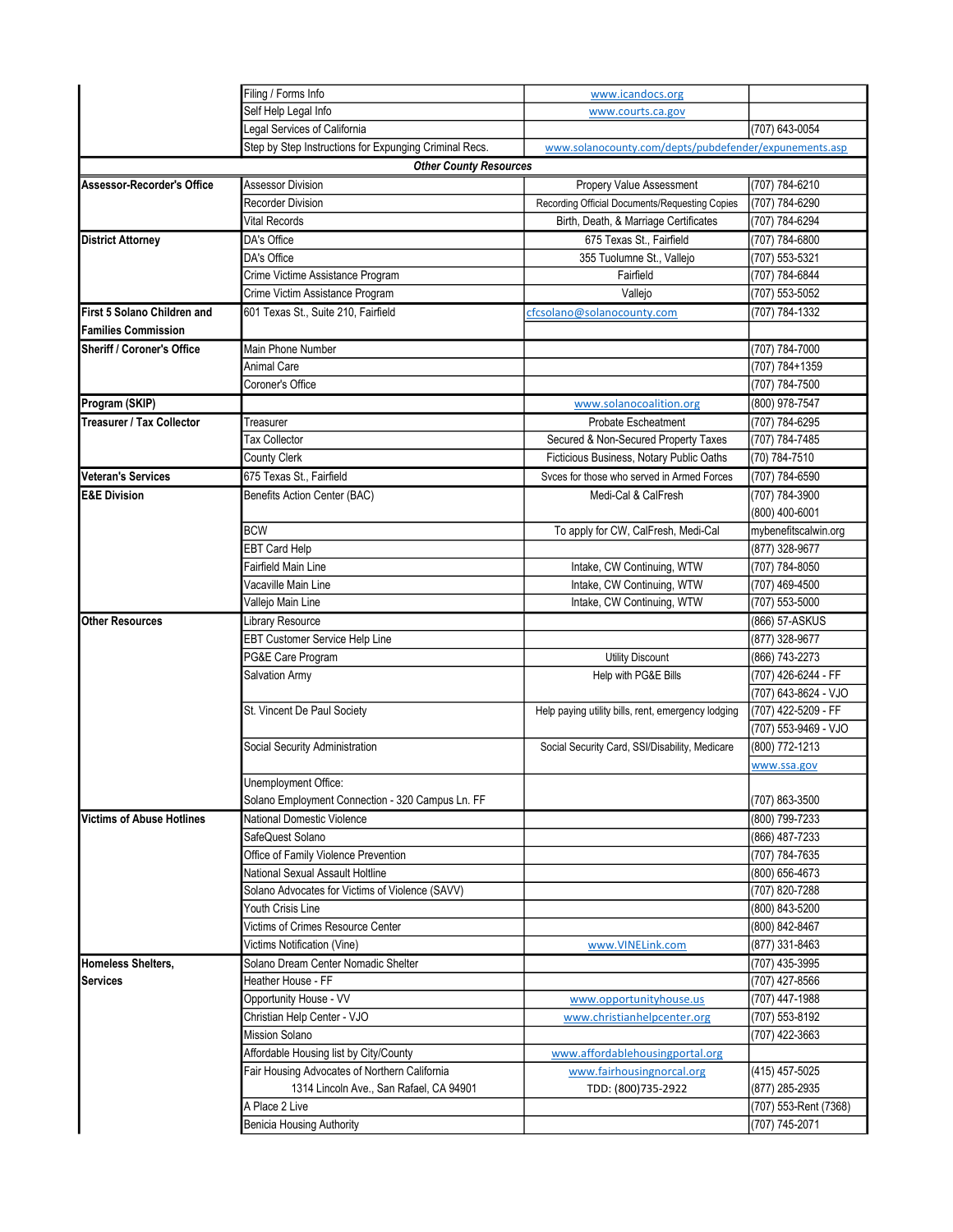|                                        | <b>Fairfield Housing Authority</b>             |                                            | (707) 428-7392     |
|----------------------------------------|------------------------------------------------|--------------------------------------------|--------------------|
|                                        | Suisun Housing Authority                       |                                            | (707) 421-7330     |
|                                        | Vacaville, Dixon & Rio Vista Housing Authority |                                            | (707) 449-5675     |
|                                        | Vallejo Housing Authority                      |                                            | (707) 648-4507     |
|                                        | Saint Vincent de Paul Society of Dixon         |                                            | (707) 678-9424     |
|                                        | Salvation Army                                 |                                            | (707) 643-8621     |
| <b>Free/Low Cost Cell Phones &amp;</b> | <b>Assurance Wireless</b>                      | www.AssuranceWireless.Com                  | (888) 898-4888     |
| Insurance                              | <b>Budget Mobile</b>                           | www.BudgetMobile.com                       | (888) 777-4007     |
|                                        | <b>Reach Out Wireless</b>                      |                                            | (877) 870-9222     |
|                                        |                                                | Enrollment                                 | (877) 870-9444     |
|                                        | <b>TruConnect Wireless</b>                     |                                            | (800) 835-7227     |
|                                        |                                                |                                            |                    |
|                                        | Low Cost Auto Insurance                        | www.mylowcostauto.com                      | (866) 602-8861     |
|                                        | Comcast Low Cost Internet                      |                                            | (855)8-INTERNET    |
| <b>Family Resource Centers</b>         | <b>Benicia Family Resources</b>                |                                            | (707) 746-4352     |
|                                        | Dixon Family Services                          |                                            | (707) 678-0442     |
|                                        | Dixon Family Practice Clinic                   |                                            | (707) 635-1600     |
|                                        | Fairfield Healthy Start                        |                                            | (707) 421-3224     |
|                                        | Rio Vista CARE                                 |                                            | (707) 374-5243     |
|                                        | Suisun Healthy Start                           |                                            | (707) 421-4398     |
|                                        | Vacaville FIRST                                |                                            | $(707)$ 469-6600   |
|                                        | Vallejo - Fighting Back Partnership            |                                            | (707) 648-5230     |
| <b>General Services</b>                | <b>CHDP</b>                                    |                                            | (800) 826-3452     |
|                                        | CAN-B Community Action of North Day            |                                            | (707) 427-1148     |
|                                        | North Bay Regional                             |                                            | (707) 256-1100     |
|                                        | Area Agency on Aging                           |                                            | (707) 643-1797     |
|                                        | Access for Infants and Women (AIM)             |                                            | (800) 433-2611     |
|                                        | Napa Solano Head Start                         |                                            | (866) 573-4274     |
|                                        | <b>Travis AFB Family Advocacy</b>              |                                            | (707) 423-5168     |
|                                        | <b>Transit Information</b>                     | www.511.org                                | 511                |
|                                        | <b>Community Services</b>                      | www.211.SF.org                             | 211                |
|                                        | California Relay for Hearing Impaired          |                                            | 711                |
|                                        | Help Me Grow Solano                            |                                            | (844) 501-5437     |
|                                        | <b>Adult Schools</b>                           | Fairfiled                                  | (707) 421-4155     |
|                                        |                                                | Vacaville                                  | (707) 453-6018     |
|                                        |                                                |                                            | (707) 556-8680     |
|                                        |                                                | Vallejo                                    |                    |
|                                        | <b>Uplift Family Services</b>                  |                                            | (707) 399-4520     |
|                                        | <b>Utility Assistance</b>                      | <b>HEAP</b>                                | (800) 433-4327     |
|                                        |                                                | CARE                                       | (800) 743-2273     |
|                                        |                                                | <b>FERA</b>                                | (800) 743-5000     |
|                                        | American Red Cross                             | Assists with rent, moving costs, veteran's | (707) 438-7060     |
|                                        | www.redcross.org                               | assistance.                                |                    |
|                                        | Benicia Community Action Council (CAC)         | Help with PG&E Bills                       | $(707) 745 - 0900$ |
|                                        | California Lifeline Telephone Service          | <b>Phone Discount Service</b>              | (800) 446-5651     |
|                                        | California Telephone Access Program            | Specialized phones for disabled            | (800) 806-1191     |
|                                        | CA Victims of Crime Compensation Program       |                                            | (800) 777-9229     |
|                                        | California Water Service Co                    | Untility Discount - LIRA Program           | (707) 678-5928     |
|                                        | City of Vacaville                              | Senior Discount for water bills            | (707) 449-5128     |
|                                        | CMSP-Anthem Blue Cross- Path2Health            | CMSP Network Providers or Card Replacement | (800) 670-6133     |
|                                        | www.anthem.com/ca                              | www.mypath2health.org                      |                    |
|                                        | CMSP Dental (Doral) Dental Quest               |                                            | (800) 341-8478     |
|                                        | CMSP Medicine (MED-IMPACT)                     | Pharmacy Helpline                          | (800) 788-2949     |
|                                        | CMSP Vision (VSP)                              |                                            | (800) 877-7195     |
|                                        | Department of Motor Vehicles                   | www.dmv.ca.gov                             | (800) 777-0133     |
|                                        | Department of Aging                            | Programs and Services for Seniors          | (916) 419-4500     |
|                                        | Fairfield Suisun Community Action Center       |                                            | (707) 427-1148     |
|                                        | Fairfield Municipal Utilities District         | Senior & disabled Water Refund             | (707) 428-7346     |
|                                        | <b>Healthy Families</b>                        | Information Line                           | $(800) 880 - 5305$ |
|                                        | Housing and Urban Development (HUD)            |                                            | (916) 498-5220     |
|                                        | La Clinica Vallejo - Gread Beginnings          | <b>Prenatal Care</b>                       | (707) 645-7316     |
|                                        |                                                |                                            |                    |